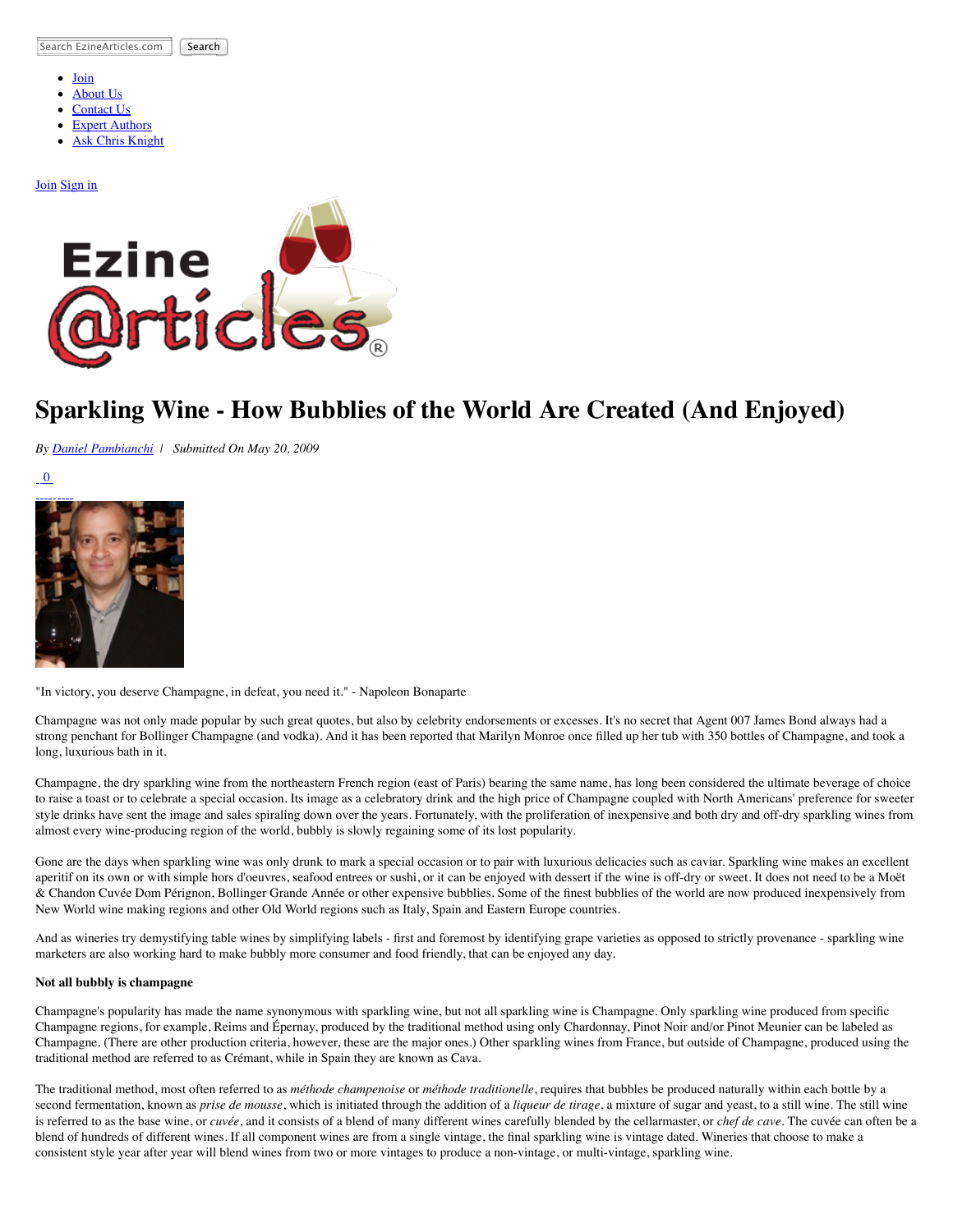During bottle fermentation, yeast consumes sugar to convert it into alcohol and carbon dioxide gas, just as in any alcoholic fermentation; however, the gas remains trapped inside the bottle, dissolved in the wine. The pressure inside the bottle can reach up to 6 bars, approximately 90 pounds per square inch, or psi - the equivalent of three times the pressure in car tires.

The wine is allowed to ferment for several weeks and to mature very slowly at cool temperatures, between 50 $^{\circ}$  and 54 $^{\circ}$  F (10 $^{\circ}$  and 12 $^{\circ}$  C), with bottles in the horizontal position, or *sur latte*. This extended contact with the spent yeast cells from fermentation, a process known as yeast autolysis, is what gives sparkling wine its yeasty, nutty aromas and complex flavors. It can last a few weeks to several years depending on the desired flavor profile - and cellarmaster's patience. Following the long sojourn in bottle, the dead yeast cells are allowed to drop and collect in a special crown cap closure, known as the *bidule*, through a labor-intensive method known as riddling.

Riddling, or *remuage*, is the process of twisting, turning and tilting bottles from a horizontal to a quasi-vertical position on a riddling rack, or *pupitre*, to allow the spent yeast cells to collect in the bidule, a process that takes approximately three weeks. The cellarmaster may choose to further age the sparkling wine by transferring bottles in their vertical position, or *sur pointe*, to a holding container.

When the wine has reached its optimum and desired flavor profile, the cellarmaster removes the spent yeast deposit from each bottle by a process known as disgorging, or *dégorgement*. The bottle is held vertically, pointing down, and with a disgorging key, the crown cap and bidule are removed whilst the bottle is brought to a horizontal position. This allows the sediment to fly out of the neck of the bottle leaving the wine crystal clear, if done properly. Often the process is made more effective by first freezing the neck of the bottle in a brine solution to freeze the sediments.

The last critical step, the *dosage*, involves adding a small volume of cuvée to which a little sugar is added to balance the wine's acidity and to achieve the desired style, from bone dry to sweet. The French refer to this cuvée solution as the *liqueur d'expédition*, and often contains a distilled spirit such as Cognac.

Champagne is a cool-climate grape growing area and, as such, grapes do not reach high sugar levels as in warmer climates and have higher acidity, hence the need to balance with sugar. The lower sugar level yields a base wine with typically 10.0% to 11.0% alc./vol. Bottle fermentation adds another 1.5% for a total of 11.5% to 12.5% alc./vol. for the finished wine.

The final step involves inserting a cork partway (that's what gives the cork its distinctive mushroom shape once removed) in the bottle and securing it with a wire cage.

Most sparkling wines are ready to drink once finished and can last up to two or three years in the bottle; however, the best bubblies of the world, namely those produced in the traditional method, can live many more years with appropriate cellaring.

This laborious process and long aging period explains the high price of sparkling wines produced in the traditional method.

#### **Other bubblies of the world**

The quality of sparkling wine is judged by aroma and flavor complexity and size of bubbles; the smaller the bubbles, the higher the quality. Bottle fermentation, as in the traditional method, yields the smallest bubbles; however, such sparkling wine is labor-intensive and costly to produce.

The most common and cost-effective alternative to the traditional method is the Charmat or Cuve Close (sealed tank) method, which is used to produce many of the world's inexpensive but good-quality bubblies. Bubblies produced with patience and care using this method can rival some of the great Champagnes although the method is commonly used for rapid commercialization of cheaper sparklings. Bubbles in these are markedly bigger and aromas and flavors are not as intense, but they provide excellent value. Flavor intensity and complexity, and quality in general, can be improved through longer aging of the wine on the lees. Asti Spumante, the famous lowalcohol (approximately 8% alc./vol.) sweet sparkling wine from Piedmont (Italy), Germany's Sekt, and Ontario's sparkling Icewine are examples of sparkling wines produced using the Charmat method or a variant.

The Charmat method consists in conducting the second fermentation in bulk in pressurized, sealed stainless steel tanks, and bypasses the need for bottle fermentation, riddling and disgorgement. The wine is then refrigerated to stop fermentation, filtered, a dosage is added, and then bottled under pressure so as not to lose any precious carbon dioxide gas.

A less common method of making sparkling wine has gained great popularity in Russia and Ukraine for mass production of good quality, inexpensive bubbly. A variant of the Charmat process, the Russian or continuous method uses a series (e.g. 5) of pressurized tanks linked sequentially. The first tank contains the cuvée and tirage (sugar and yeast solution). As fermentation starts, wine is channeled through the second and third tanks each containing wood shavings to accumulate dead yeast cells (lees) and to allow autolysis to take place. Wine is then channeled through the fourth and fifth tanks where it clarifies prior to being bottled. Although wine is in contact with the lees for a longer period than in the Charmat method, the continuous method usually takes less than a month and therefore yields wine of inferior quality.

Another less common method is the transfer or racking method whereby wine fermented in the bottle is transferred under refrigeration to a bulk transfer tank. Dosage is added and the wine is then bottled under pressure.

The advantage of all the above methods is that they eliminate the labor-intensive steps of riddling and disgorging.

#### **Styles of bubbly**

The most popular choices of grape varieties in France for sparkling wine are Chardonnay, Pinot Noir or Pinot Meunier, or a blend of any of these. Other popular varieties include Chenin Blanc, Muscat and Riesling for whites, and Syrah (Shiraz) for reds, but there are no fast and hard rules. Rosé sparkling wine is usually made from red grapes using a very short maceration period to extract a little red color, although a small percentage of red wine can be added to a white sparkling wine to achieve a desired color, albeit with a very different flavor profile.

A white sparkling wine made strictly from a white grape variety, such as Chardonnay, is known as a *blanc de blancs* whereas a white sparkling wine from a red grape variety, such as Pinot Noir, is known as a *blanc de noirs*.

Other than color, sparkling wines are most often classified according to the amount of residual sugar or relative dryness. For example, a Brut sparkling wine can have up to 15 g/L of residual sugar while an Extra Brut has typically less than 6 g/L. Countries have different designations and requirements relative to residual sugar content; and different countries use different terminology that can be quite confusing.